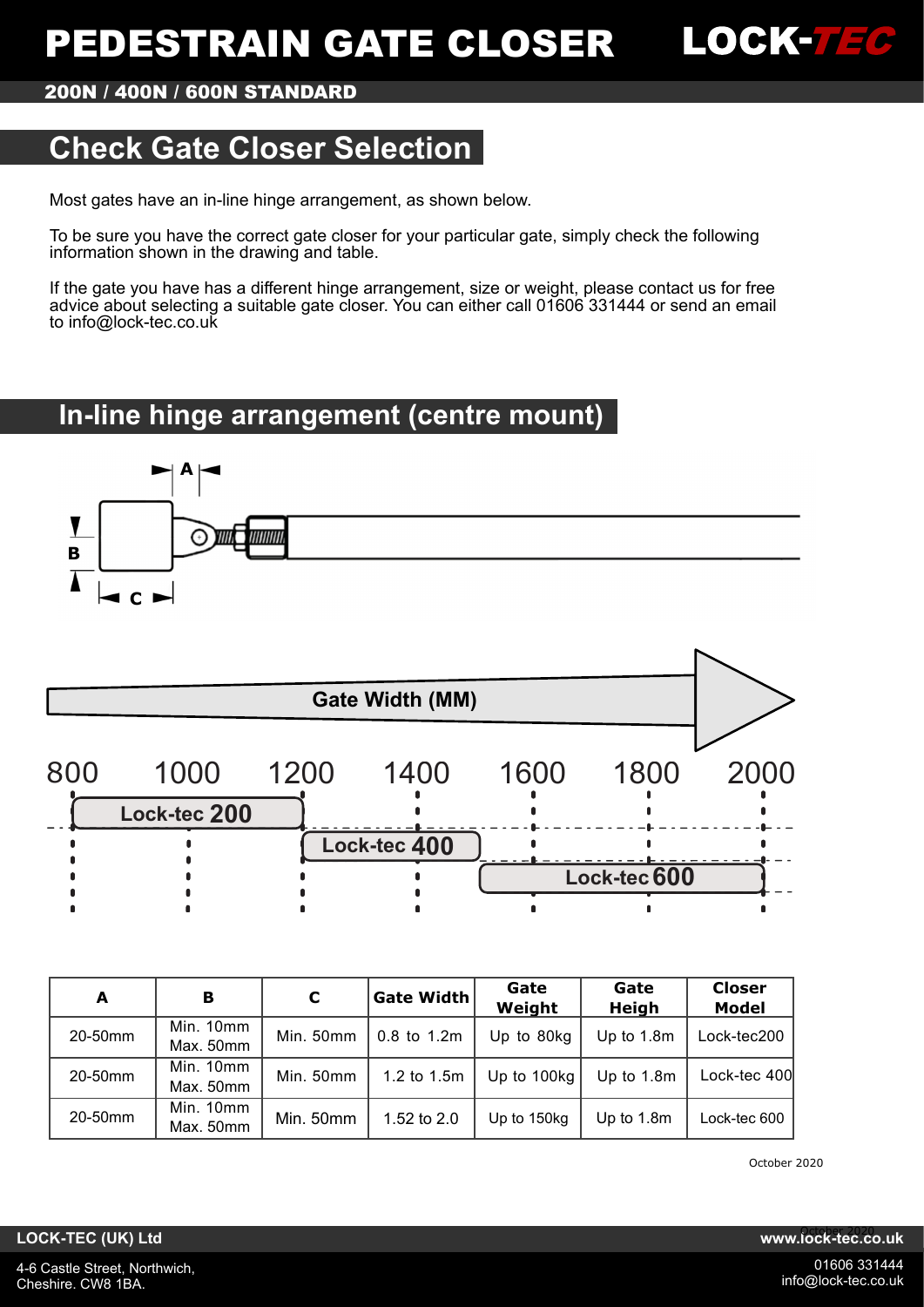# **Before Starting**

Having purchased a Lock-tec pedestrian gate closer, please follow the step-by-step instructions to complete installation. This closer is suitable for in-line hinge arrangements as shown in the instructions. If the gate has a different hinge arrangement, please contact us using the contact details shown below.

Check gate moves freely removing any rust and debris from hinges, particularly ground pivots.

Using a spirit level, check gate is hung both vertically and horizontally (check by placing a spirit level at the points indicated on drawing).

Check for hinge wear and repair if necessary. Grease hinges when in good condition.

Select appropriate fasteners for attaching brackets to timber or metal gate and post, unless brackets are to be welded in place.

# **Components**

| $\bigoplus$<br>国<br>⊗<br>$\circ$<br>c |  |      |  |  |
|---------------------------------------|--|------|--|--|
|                                       |  | Gate |  |  |

|         | Gate closer fitted with clamp x 1     |
|---------|---------------------------------------|
|         | Post bracket x 1                      |
|         | Gate bracket x 1                      |
| WWW     | Securing pins x 2                     |
|         | Spacers x 4                           |
|         | Washers x 2                           |
|         | Nuts x 2                              |
| $\circ$ | Gate bracket positioning template x 1 |

### **LOCK-TEC (UK) Ltd www.lock-tec.co.uk** October 2020

তা

⊡∎⊡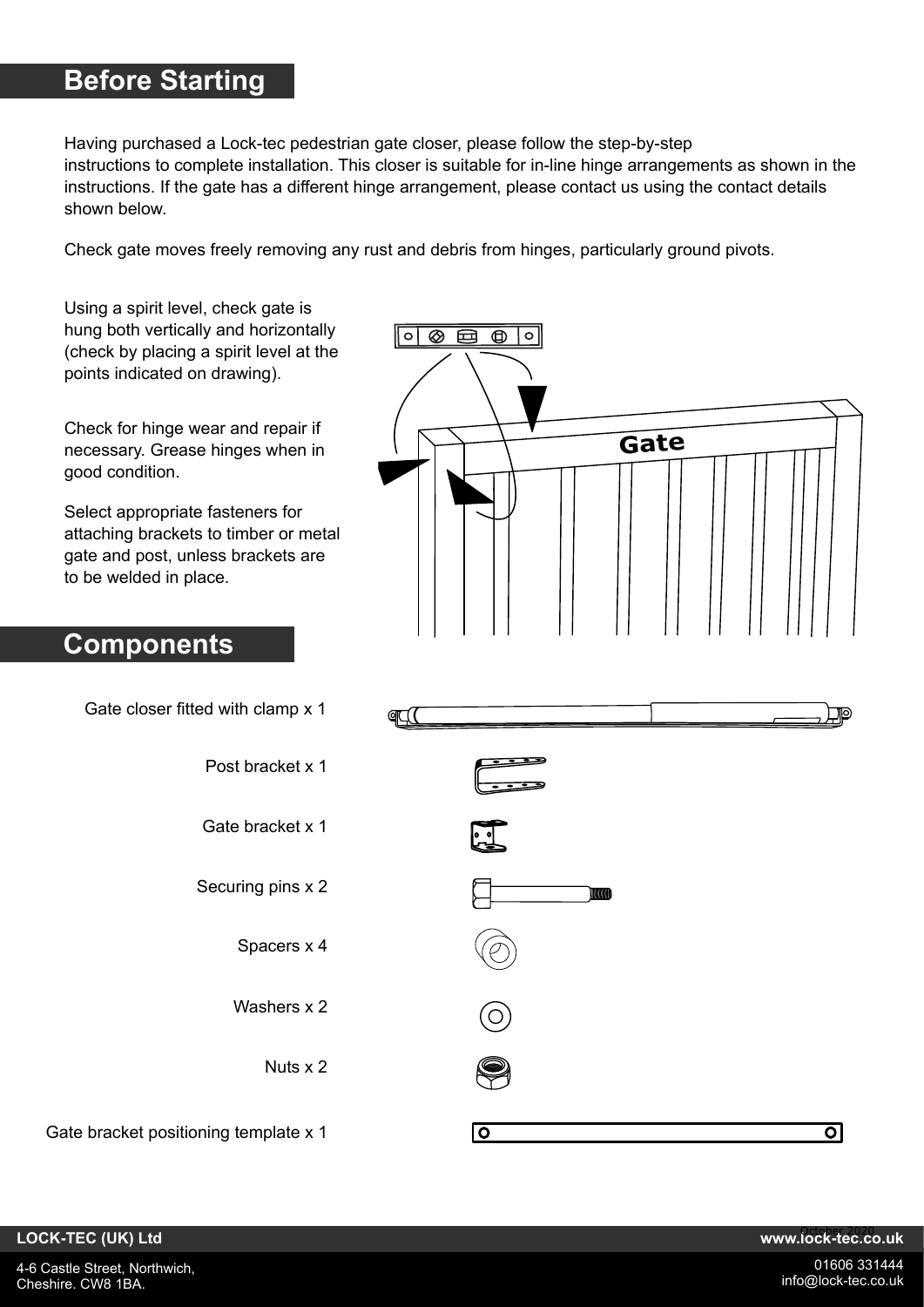

\*Dimension 'A' must be as near to minimum as possible



**Temporarily attach bracket to gate with a clamp using the positioning template - insert securing pins in correct order to achieve correct position for the gate bracket**



October 2020

**LOCK-TEC (UK) Ltd www.lock-tec.co.uk** October 2020

4-6 Castle Street, Northwich, Cheshire. CW8 1BA.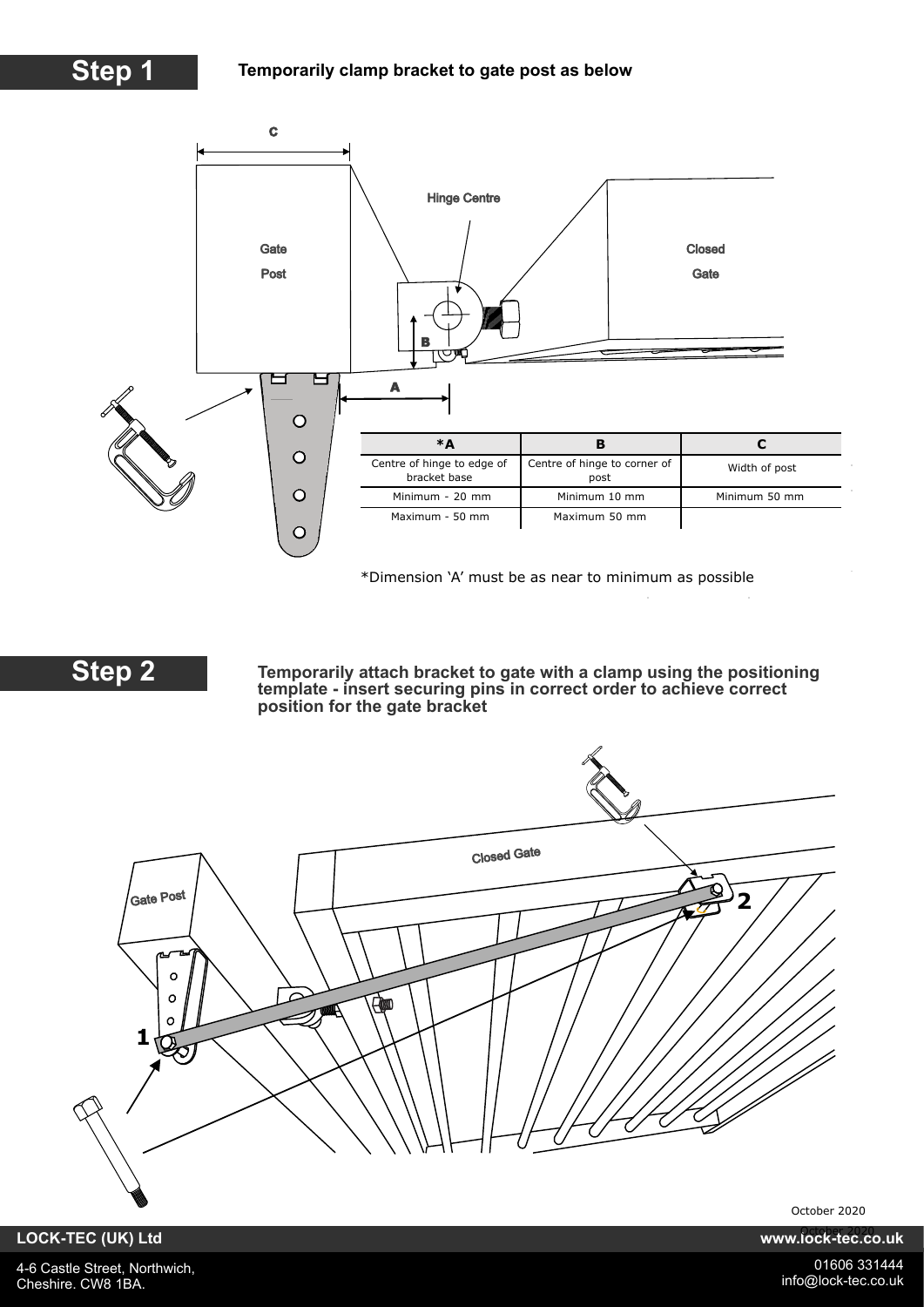

### **Step 3 Check bracket alignment, mark fitting points and remove clamps**



**Step 4 Attach brackets to post and gate** 



October 2020

**LOCK-TEC (UK) Ltd www.lock-tec.co.uk** OCK-TEC (UK) Ltd

4-6 Castle Street, Northwich, Cheshire. CW8 1BA.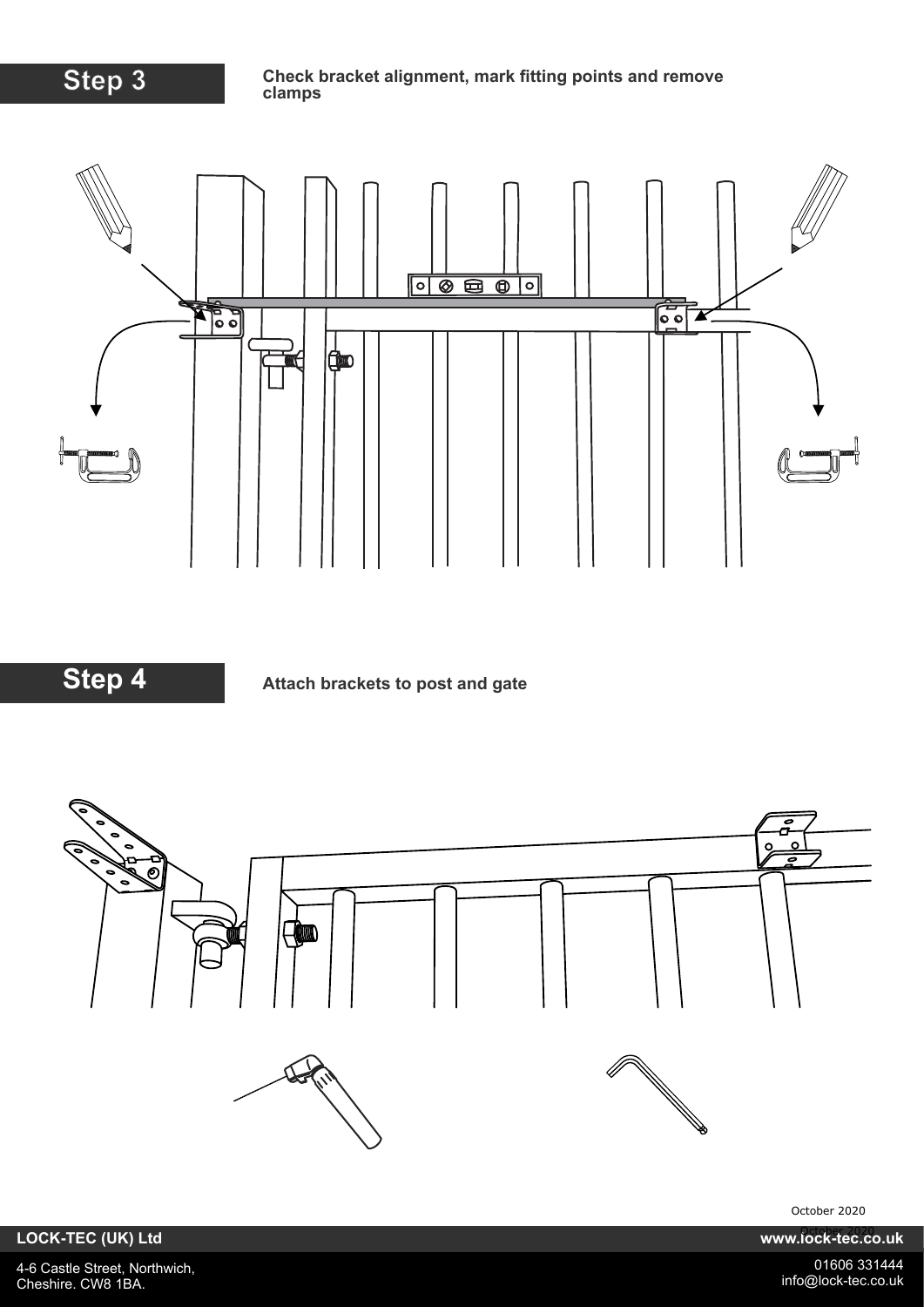**Step 5**



**Step 6**

**Remove gate closer clamp**



October 2020

**LOCK-TEC (UK) Ltd www.lock-tec.co.uk** OCK-TEC (UK) Ltd

4-6 Castle Street, Northwich, Cheshire. CW8 1BA.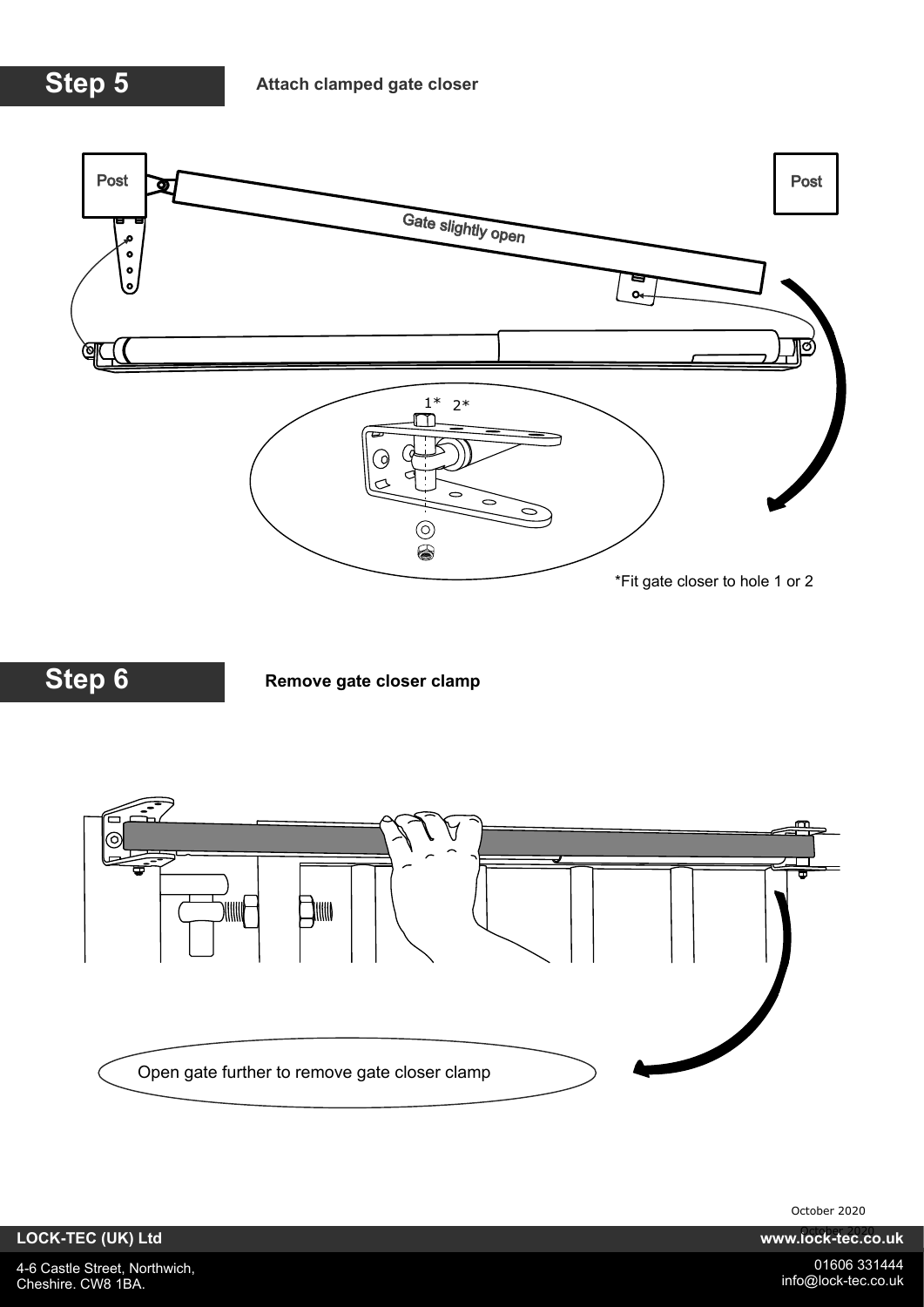# **Install gate stop restricting opening angle to 90°**

To prevent collision between the gate closer post bracket and possibly the gate post if the gate is forcibly opened beyond 90°, we recommend installing a gate stop to restrict the opening angle of the gate to 90°. We recommend the installation of a gate stop for all gates that have an in-line hinge arrangement.

If you need a gate stop, please visit our website www.lock-tec.co.uk or call 01606 331444.

### **Disclaimer**

Lock-tec (UK) Limited will not accept any liability whatsoever for damage caused by incorrect fitting, misuse, or incorrect assessment of an application. In purchasing this product, the purchaser accepts all responsibility to complete installation in accordance with the installation instructions provided.

October 2020

**LOCK-TEC (UK) Ltd www.lock-tec.co.uk** October 2020

4-6 Castle Street, Northwich, Cheshire. CW8 1BA.